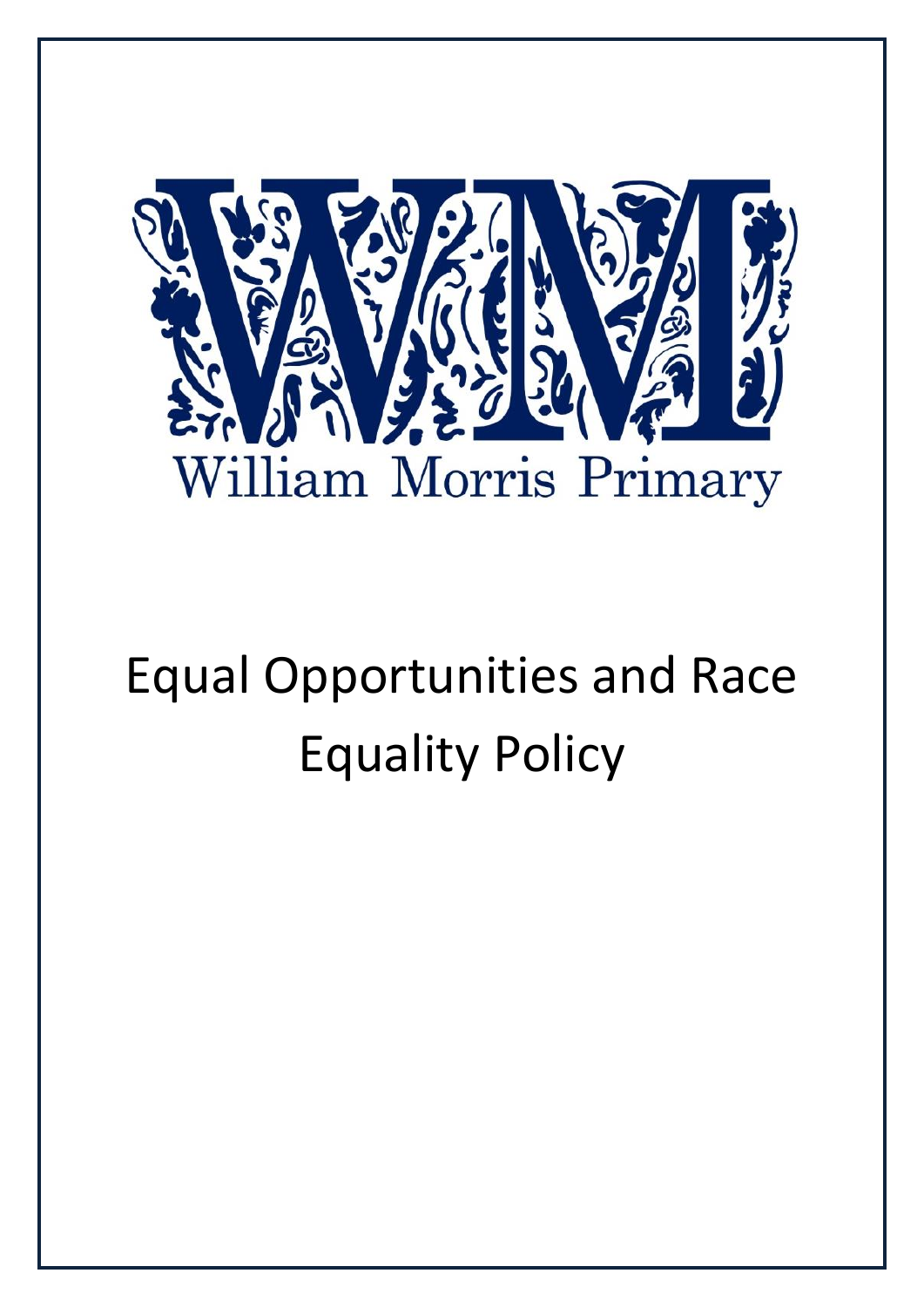## **1 Aims and objectives**

William Morris Primary School is committed to achieving equality of access to education. We do not discriminate against anyone, be they staff, parent or pupil, on the grounds of their sex, race, colour, gender, religion, nationality, ethnic or national origins. This is in line with the 1976 Race Relations Act and covers both direct and indirect discrimination.

We promote the principles of fairness and justice for all through the education that we provide in our school. William Morris Primary School is committed to playing an active role in the reduction of racism in and through the education it offers.

We ensure that all pupils have equal access to the full range of educational opportunities provided by the school. We constantly strive to remove any forms of indirect discrimination that may form barriers to learning.

We ensure that all recruitment, employment, promotion and training systems are fair and follow safeguarding procedures.

We provide opportunities for everyone to achieve.

We challenge stereotyping and prejudice whenever it occurs.

We celebrate the cultural diversity of our community and show respect for all minority groups.

We are aware that prejudice and stereotyping is caused by low self-image and ignorance. Through positive educational experiences and support for each individual's point of view, we aim to promote positive social attitudes and respect for all.

## **2 Anti-racism**

It is the right of all pupils to receive the best education the school can provide, with access to all educational activities organised by the school. We do not tolerate any forms of racism or racist behaviour. Should a racist incident occur, we will act immediately to prevent any repetition of the incident.

We endeavour to make our school welcoming to all minority groups. For example, we promote an understanding of different cultures through the topics studied by the children, and we reflect this in the displays of work shown around the school.

Our curriculum reflects the attitudes, values and respect that we have for minority ethnic groups. For example, the music curriculum gives due emphasis to a range of musical traditions and cultures. In religious education the children study the importance of festivals and special places of worship. We have mathematical lessons that covers Maths from other cultures and we regularly invite speakers and visitors from other cultures into our school.

Should anyone at our school be a victim of racism, we will do all we can to support that person in overcoming any difficulties they may have.

# **3 The role of governors**

The governing body has set out its commitment to equal opportunities in this policy statement, and it will continue to do all it can to ensure that all members of the school community are treated fairly and with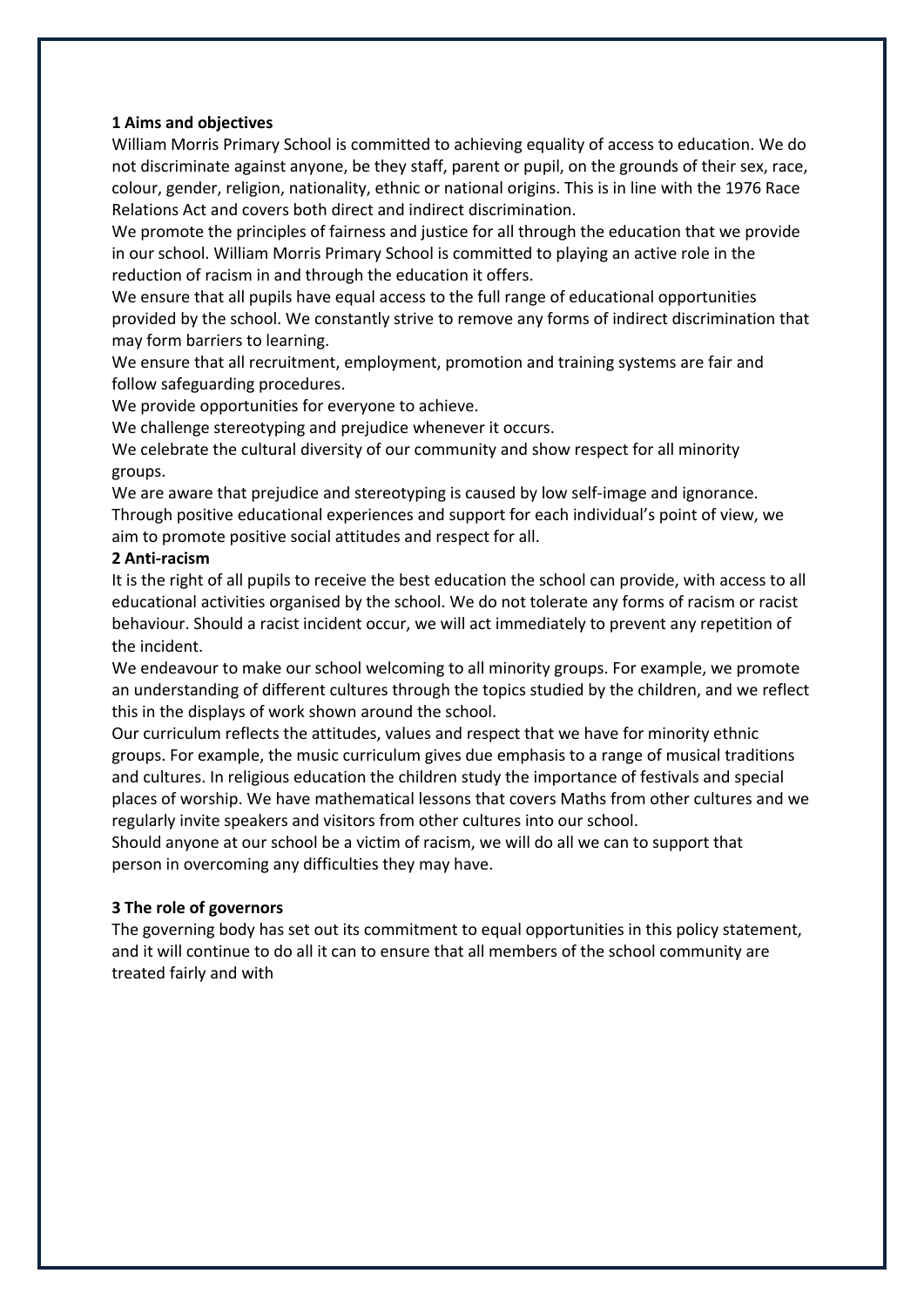equality. The governors will develop good practice and procedures to monitor its own organisation at all levels in respect of equal opportunity.

The governing body seeks to ensure that people with disabilities are not discriminated against when applying for jobs at our school. The governors take all reasonable steps to ensure that the school environment gives access to people with disabilities. The governors welcome all applications to join the school, whatever background or disability a child may have.

The governing body ensures that no child is discriminated against whilst in our school on account of their sex, religion, gender or race. For example, all children have access to the full range of the curriculum, and regulations regarding school uniform will be applied equally to boys and girls. If a child's religion affects the school uniform, then the school will deal with each case sensitively and with respect for the child's cultural traditions.

The governors are also responsible for making sure the school complies with the amended Race Relations Act 1976 (the Act); and making sure the race equality policy and its procedures are followed. They are also responsible for collecting ethnic data to monitor pupils' attainment and progress and set targets. Monitoring, assessing and reviewing policies and strategies, to see how effective they are in tackling racial discrimination, and promoting equal opportunities and good race relations.

#### **4 The role of the Headteacher**

It is the Headteacher's role to implement the school's equal opportunities and race equality policy and s/he is supported by the governing body in so doing.

It is the Headteacher's role to ensure that all staff are aware of the school policy on equal opportunities and race equality, and that teachers apply these guidelines fairly in all situations. The Headteacher ensures that all appointments panels give due regard to this policy, so that noone is discriminated against when it comes to employment or training opportunities. The Headteacher promotes the principle of equal opportunity and race equality when developing the curriculum, and promotes respect for other people in all aspects of school life, for example, in the assembly, where respect for other people is a regular theme, and in displays shown around the school.

The Headteacher treats all incidents of unfair treatment and any racist incidents with due seriousness. Taking appropriate action in cases of racial harassment and racial discrimination. S/he is also responsible for coordinating work on race equality and dealing with reports of racist incidents.

#### **5 The role of the class teacher**

All staff are responsible for dealing with racist incidents, and being able to recognise and tackle racial bias and stereotyping. Promoting equal opportunities and good race relations, and avoiding discrimination against anyone for reasons of race, colour, nationality or ethnic or national origins.

The class teacher ensures that all pupils are treated fairly, equally and with respect. We do not discriminate against any child. When selecting classroom material, teachers pay due regard to the sensitivities of all members of the class and do not provide material that is racist or sexist in nature. Teachers will provide material that gives positive images of ethnic minorities and that challenges stereotypical images of minority groups.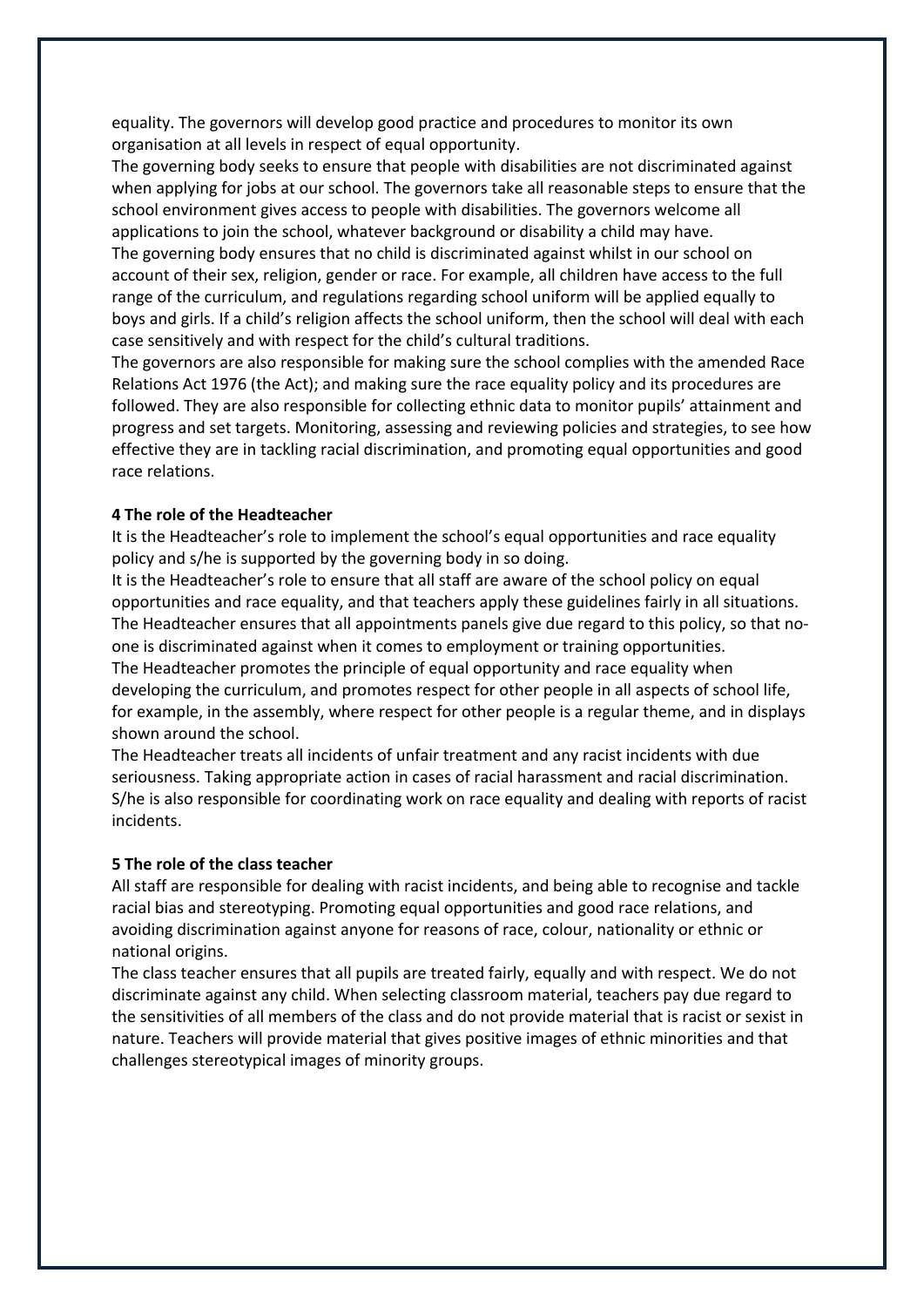When designing schemes of work, we use this policy to guide us, both in our choice of topics to study, and in how to approach sensitive issues. So, for example, history topics in our school include examples of the significant contributions women have made to developments in this country's history. In geography topics the teachers will attempt to counter stereotypical images of Africa and Asia and to show the true diversity of development in different parts of the world. All our teachers challenge any incidents of prejudice or racism. Teachers support the work of support staff and encourage them to intervene in a positive way against any occurrence of discrimination.

Teachers should encourage access by learners of different backgrounds by using appropriate language and a wide variety of approaches, contexts, and groupings.

Assessment methods, integral to good teaching and learning, should be selected according to fitness for purpose, paying due attention to appropriate use of language.

#### **6 Teaching and Learning**

Teaching and learning should encourage the teaching of process skills and the exploration of attitudes. It should help learners to question the reasons underlying inequalities between peoples and nations, and relate such issues to those of global interdependence. Teaching and learning approaches should question and challenge racist attitudes and assumptions. We will provide positive images and avoid stereotypes of people, places and times, encourage a global awareness of environmental issues, build on the cultural background and experiences of learners and provide specific support for the language development of bilingual learners.

#### **7 Access to the Curriculum**

To promote equality of access to the curriculum teachers should:

employ a wide variety of teaching and learning styles, particularly collaborative approaches **D** recognise that language is essential in the process of learning

share responsibility for promoting the language development of all learners, with particular regard to bilingual learners

 $\mathbb D$  ensure that partnership teaching is employed where additional support is available for learners in the classroom

 $\mathbb D$  strive to ensure that the context and choice of content of the curriculum is relevant for all learners and ensure that grouping within and between classes is consistent with the principles of equal opportunities.

#### **8 Achievement**

Opportunities to demonstrate achievement must ensure consistency between the language of teaching and learning and the language of assessment. That contexts for assessment are no less broad than those of the curriculum. Assessment forms an integral part of and enhances teaching and learning. We will use appropriate assessment strategies to ensure that all learners can show what they "know, understand and can do" and the ability of learners to communicate their understanding is not limited by their level of competence in English.

#### **9 Monitoring and review**

It is the responsibility of our governing body to monitor the effectiveness of this Equal Opportunities and Race Equality policy. The governing body does this by: